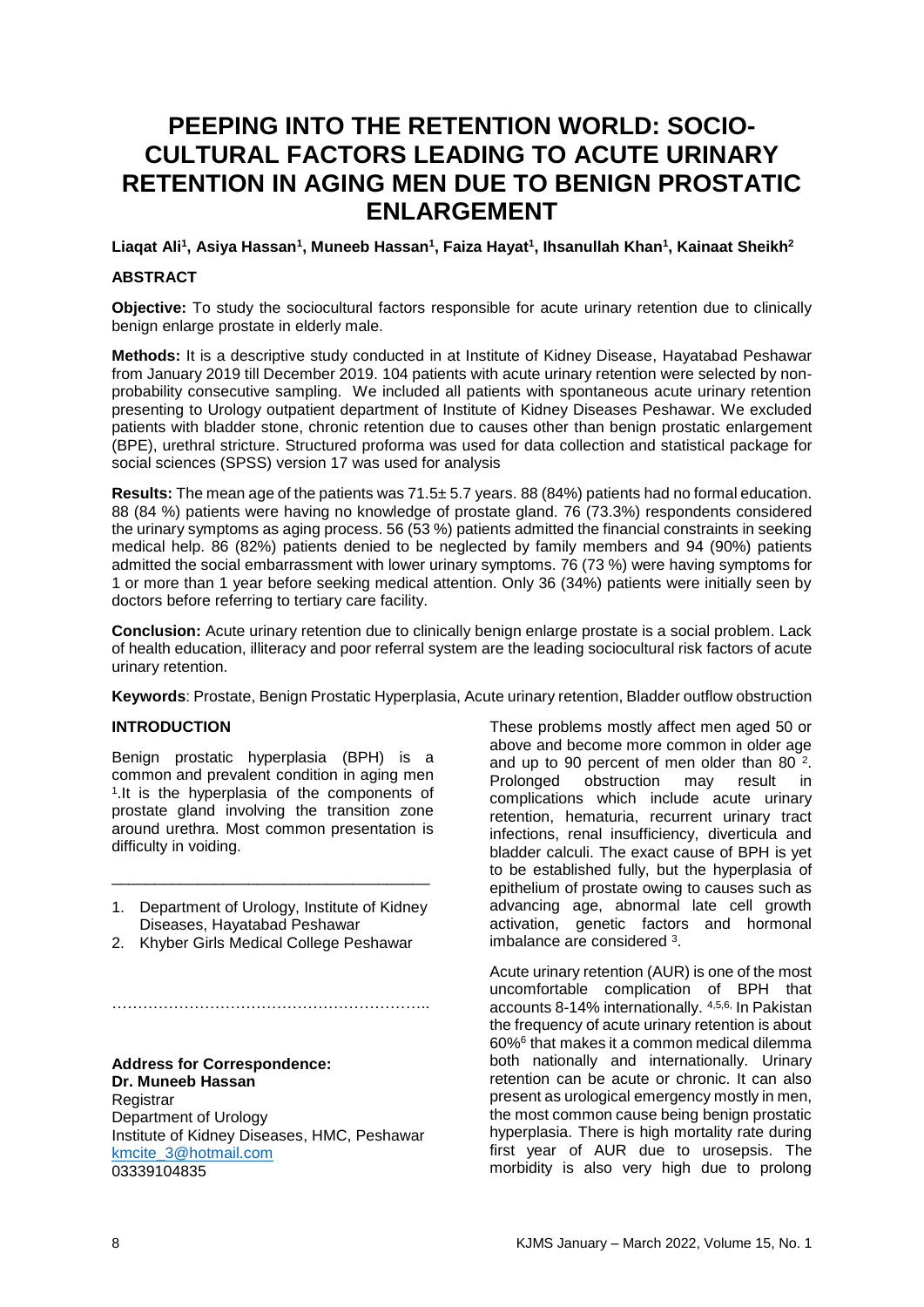catheterization leading to bacteriuria, fever & urosepsis

The refractory acute urinary retention or chronic retention with overflow incontinence is one of the definitive indication for surgical management of enlarge prostate, but unfortunately the postoperative results of these patients are never satisfactory when compared with non-retention patients. Moreover 40% of the patients in postoperative period will permanently experience the symptoms of detrusor instability.

The rationale of the present study is based upon a research question that do socio-cultural factors really have an impact on this common urological condition.

## **MATERIALS AND METHODS**

The study design selected was Descriptive (KAP) study carried out in the Department of Urology at Institute of Kidney Disease, Hayatabad Peshawar from January 2019 till December 2019 after approval from the hospital ethical committee

Sample size was 104 patients and sampling technique was non probability sampling .Inclusion criteria for the study was that patients

included had spontaneous acute urinary retention presenting to Urology OPD of Institute of Kidney Diseases Peshawar. We excluded patients with bladder stone, chronic retention due to causes other than BPE, urethral stricture based on history, examination and investigations including urine r/e, x-ray KUB, ultrasound abdomen and pelvis and uroflowmetry.

All the patients who fulfilled the inclusion criteria were included in the study. Complete history, physical examination and relevant mandatory investigations were performed in all patients. Questionnaire was designed .The sociocultural data for acute urinary retention was collected on structured proforma and was analyzed on SPSS Version 17.

#### **RESULTS**

The mean age of the patients was  $71.5 \pm 5.7$ years. The educational status of the patient was that 88(84.61%) patients had no formal education, 10 (9.61%)had education below matric while 6(5.76%) had done matric

The results of 5 sociocultural factors that can lead to acute urinary retention is shown in Table 1

| S No | Question                                                                                                             | Yes | No | Don't<br>Know |
|------|----------------------------------------------------------------------------------------------------------------------|-----|----|---------------|
|      | Have you got any knowledge about prostate gland and its<br>complication before ending in Acute urinary retention     | 2   | 88 | 14            |
|      | Did you consider the change in voiding habits as aging process<br>before ending in Acute urinary retention           | 76  | 18 | 10            |
| 3    | Were you facing financial problems in seeking medical advice<br>before ending in Acute urinary retention             | 56  | 32 | 16            |
| 4    | Have you been neglected by your family members in seeking<br>medical advice before ending in Acute urinary retention | 10  | 86 | 8             |
| 5    | feeling social embarrassment about<br>Were<br>urinary<br>vou<br>symptoms before ending in Acute urinary retention    | 94  | 6  | 4             |

# **Table 1: Showing 5 Sociocultural factors in patients with AUR due to Enlarge Prostate**

Time lapse between start of urinary symptoms and occurrence of urinary retention the result is shown in Figure 1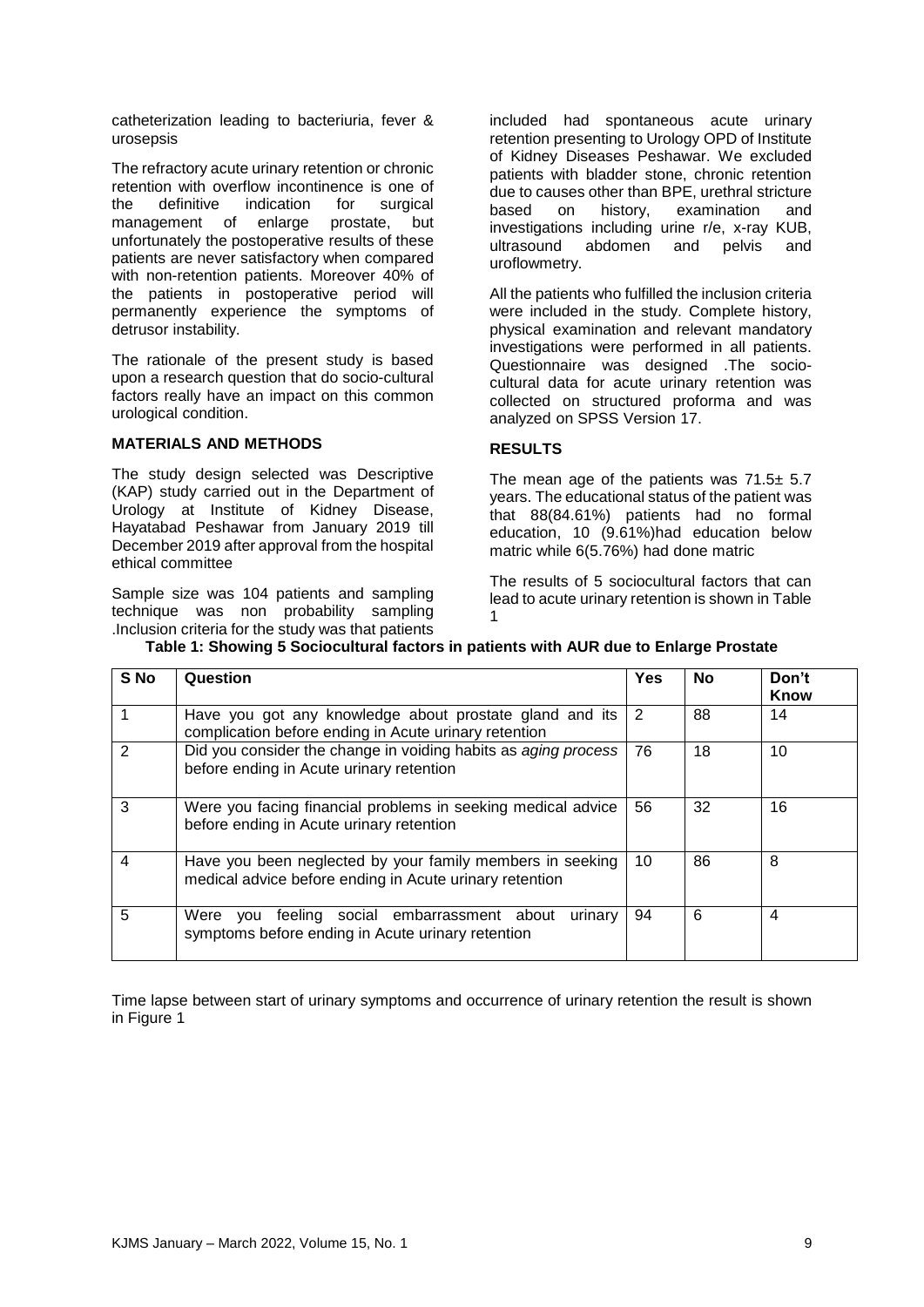

**Figure 1. Duration of urinary symptoms before ending in Acute Urinary Retention**



Mode of referral of health care provider. Figure 2

**Figure 2: Showing mode of referral by different health care provider**

# **DISCUSSION**

Refractory acute urinary retention is a common indication for BPH-related surgery<sup>5</sup> This descriptive study evaluates different sociocultural factors that result in acute urinary retention related to clinically benign enlarge prostate. Symptomatic enlarged prostate is a common urological illness. The frequency of acute urinary retention in western world is 7- 14% while in Pakistan it is about 60% which makes it the commonest presentation of enlarge prostate 7,8,9. The study focus on the evaluation and determination of sociocultural factors that result in acute urinary retention due to enlarge prostate.

The main factors that leads to acute urinary retention include lack of education, literacy, social taboos and unavailability of proper health system. A study conducted in Islamic Republic of Iran found different socio culture factors that leads to acute urinary retention refractory to enlarge prostate. <sup>10</sup>.

As it is evident from the study that most of the patients who presented with acute urinary retention had no formal education (84%) with little or no knowledge about prostate gland and its complications. Education level was found to be an important element that influenced behavior of people to seek health <sup>10</sup>.

The study also described that a large number of patients (73%) believed that a change in their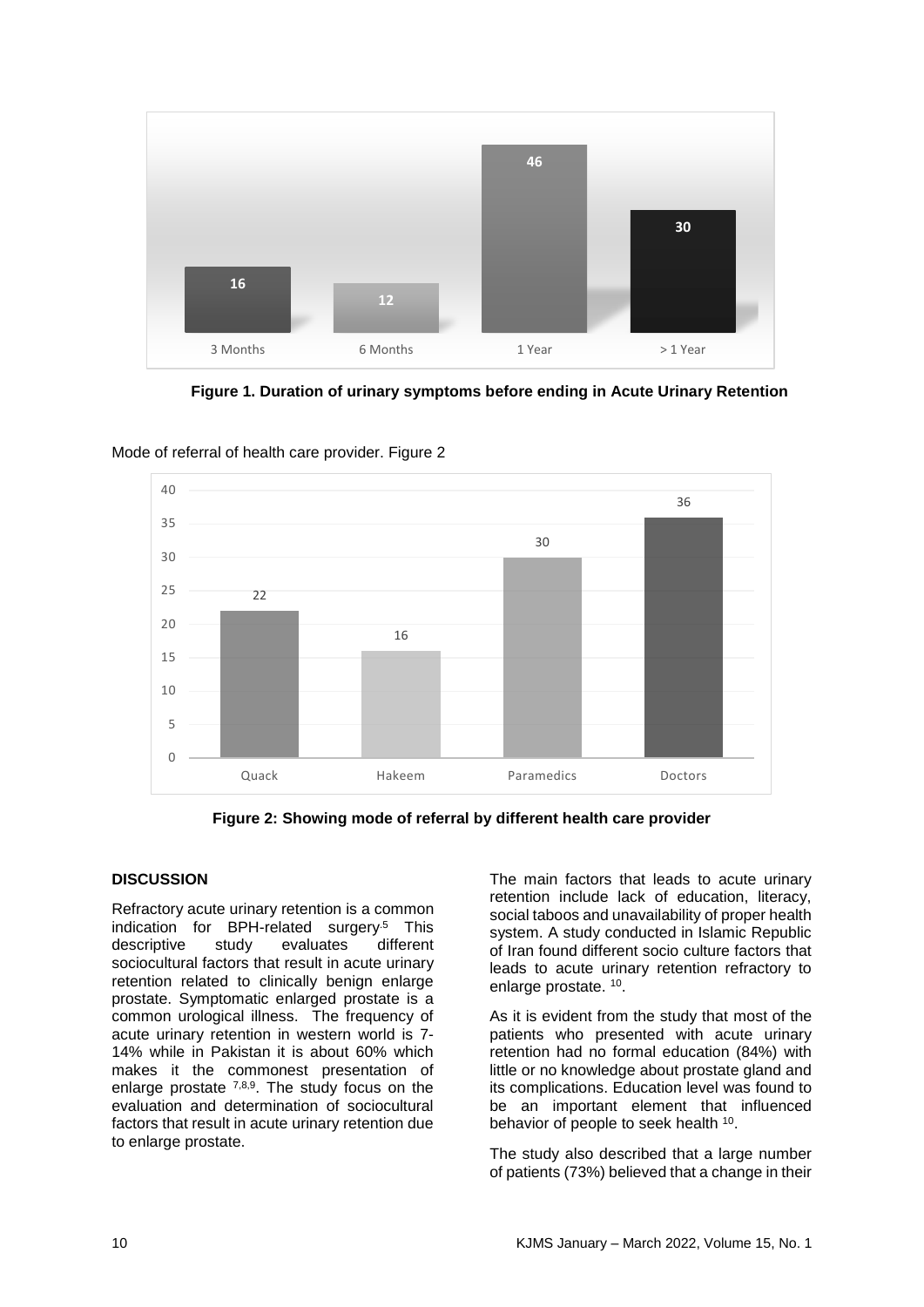voiding behavior is related to their aging process and considered them unimportant <sup>11</sup>. Introduction of awareness regarding prostate disease will certainly reduce the complications and will decrease of prevalence of acute urinary retention due to enlarge prostate.

Financial difficulties in seeking medical advice were a risk factor in the development of acute urinary retention <sup>12</sup>. Pakistan is a poor country and coverage of cost of treatment for BPH by different Health Schemes would surely help in promoting health care seeking behavior.

In our study, the feeling of social embarrassment among 90% patients about their urinary symptoms seems to be a factor that lead to the development of acute urinary retention. Delaying treatment only allows the condition to get worse. Urinary retention is treatable. By launching health awareness program through electronic and print media about prostate and its complication like Acute urinary retention and Mobilization of Government and NGOS in the prevention of Acute urinary retention due to enlarge prostate will help in the reduction of serious complications of enlarged prostate <sup>13</sup>.

This study showed that most of the patients denied neglect from their family members while a small proportion agreed that they were neglected by their families. This is subject to biases as most of the patients were accompanied by their relatives. Most of people sought medical advice late and there was an average delay of 1 year before patients report to the health care providers. Increasing awareness in the society regarding prostate disease and its complications would certainly have a positive impact on reducing this duration and thus minimizing complications due to late presentation.

Finally, a large of number of patients were treated by non-doctor for their voiding symptoms before they ultimately end into urinary retention. It is not surprisingly to our environment that a large number of people seek non doctor help for their voiding symptoms. This can be minimized by taking serious steps towards increasing public awareness using different forms of media, educating the population and by providing adequate healthcare facilities.

At this time a lot of literature is not available regarding sociocultural factors that can result in acute urinary retention secondary to enlarge prostate and more research should be carried out that will certainly help to minimize this serious prostatic complication <sup>14</sup>. The

limitations of this study are self-reporting bias and non-probability sampling which is not generalizable to the larger population. This research adds value to the existing literature because it relates to the population of Pakistan of which available data is scarce and where incidence of acute retention is considerably higher than the western world. Secondly we<br>have discussed sociocultural factors have discussed sociocultural factors responsible which are modifiable and thus can have significant impact on outcome if properly addressed

## **CONCLUSIONS**

Acute retention is one of the most significant events in the natural history of BPH. Symptomatic enlarged prostate is a common urological illness. Lack of health education, illiteracy, social taboos and unavailability of proper health system are the main etiological factors for delay in seeking prompt medical advice**.**

# **REFERENCES**

- 1. Lim K.Epidemiology of clinical benign prostatic hyperplasia[.AsianJUrol.](https://www.ncbi.nlm.nih.gov/pubmed/29264223)2017;4(3): 148-151.Available from:doi: 10.1016/j.ajur.
- 2. Roehrborn CG.The Epidemiology of Acute Urinary Retention in Benign Prostatic Hyperplasia[.Rev](https://www.ncbi.nlm.nih.gov/pubmed/16985717)  [Urol.2](https://www.ncbi.nlm.nih.gov/pubmed/16985717)001;3(4):187-192
- 3. [Groves HK,](https://www.ncbi.nlm.nih.gov/pubmed/?term=Groves%20HK%5BAuthor%5D&cauthor=true&cauthor_uid=23648398)[Chang D,](https://www.ncbi.nlm.nih.gov/pubmed/?term=Chang%20D%5BAuthor%5D&cauthor=true&cauthor_uid=23648398)[Palazzi](https://www.ncbi.nlm.nih.gov/pubmed/?term=Palazzi%20K%5BAuthor%5D&cauthor=true&cauthor_uid=23648398)  [K,](https://www.ncbi.nlm.nih.gov/pubmed/?term=Palazzi%20K%5BAuthor%5D&cauthor=true&cauthor_uid=23648398)[Cohen S](https://www.ncbi.nlm.nih.gov/pubmed/?term=Cohen%20S%5BAuthor%5D&cauthor=true&cauthor_uid=23648398)[,Parsons JK.](https://www.ncbi.nlm.nih.gov/pubmed/?term=Parsons%20JK%5BAuthor%5D&cauthor=true&cauthor_uid=23648398)The incidence of acute urinary retention secondary to BPH is Increasing among California men[.Prostate](https://www.ncbi.nlm.nih.gov/pubmed/23648398)  Cancer Prostatic [Dis.2](https://www.ncbi.nlm.nih.gov/pubmed/23648398)013;16(3):260-265.Available from doi: 10.1038/pcan.2013.11
- 4. [Meigs](https://www.ncbi.nlm.nih.gov/pubmed/?term=Meigs%20JB%5BAuthor%5D&cauthor=true&cauthor_uid=10411042) JB[,Barry MJ,](https://www.ncbi.nlm.nih.gov/pubmed/?term=Barry%20MJ%5BAuthor%5D&cauthor=true&cauthor_uid=10411042)[Giovannucci](https://www.ncbi.nlm.nih.gov/pubmed/?term=Giovannucci%20E%5BAuthor%5D&cauthor=true&cauthor_uid=10411042)  [E,](https://www.ncbi.nlm.nih.gov/pubmed/?term=Giovannucci%20E%5BAuthor%5D&cauthor=true&cauthor_uid=10411042)[Rimm EB,](https://www.ncbi.nlm.nih.gov/pubmed/?term=Rimm%20EB%5BAuthor%5D&cauthor=true&cauthor_uid=10411042)[Stampfer MJ](https://www.ncbi.nlm.nih.gov/pubmed/?term=Stampfer%20MJ%5BAuthor%5D&cauthor=true&cauthor_uid=10411042)[,Kawachi](https://www.ncbi.nlm.nih.gov/pubmed/?term=Kawachi%20I%5BAuthor%5D&cauthor=true&cauthor_uid=10411042)  [I.](https://www.ncbi.nlm.nih.gov/pubmed/?term=Kawachi%20I%5BAuthor%5D&cauthor=true&cauthor_uid=10411042)Incidence Rates and Risk Factors for Acute Urinary Retention: The Health Professionals Followup Study. [J Urol.](https://www.ncbi.nlm.nih.gov/pubmed/10411042) 1999 Aug;162(2):376-382
- 5. Nickel JC,Méndez-Probst CE,Whelan TF,Paterson RF,Razvi H.2010 Update: Guidelines for the management of benign prostatic hyperplasia.*Can Urol Assoc J*.2010;4(5):310–316.Available from doi:10.5489/cuaj.10124
- 6. Muruganandham K,Dubey D,Kapoor R.Acute urinary retention in benign prostatic hyperplasia: Risk factors and current